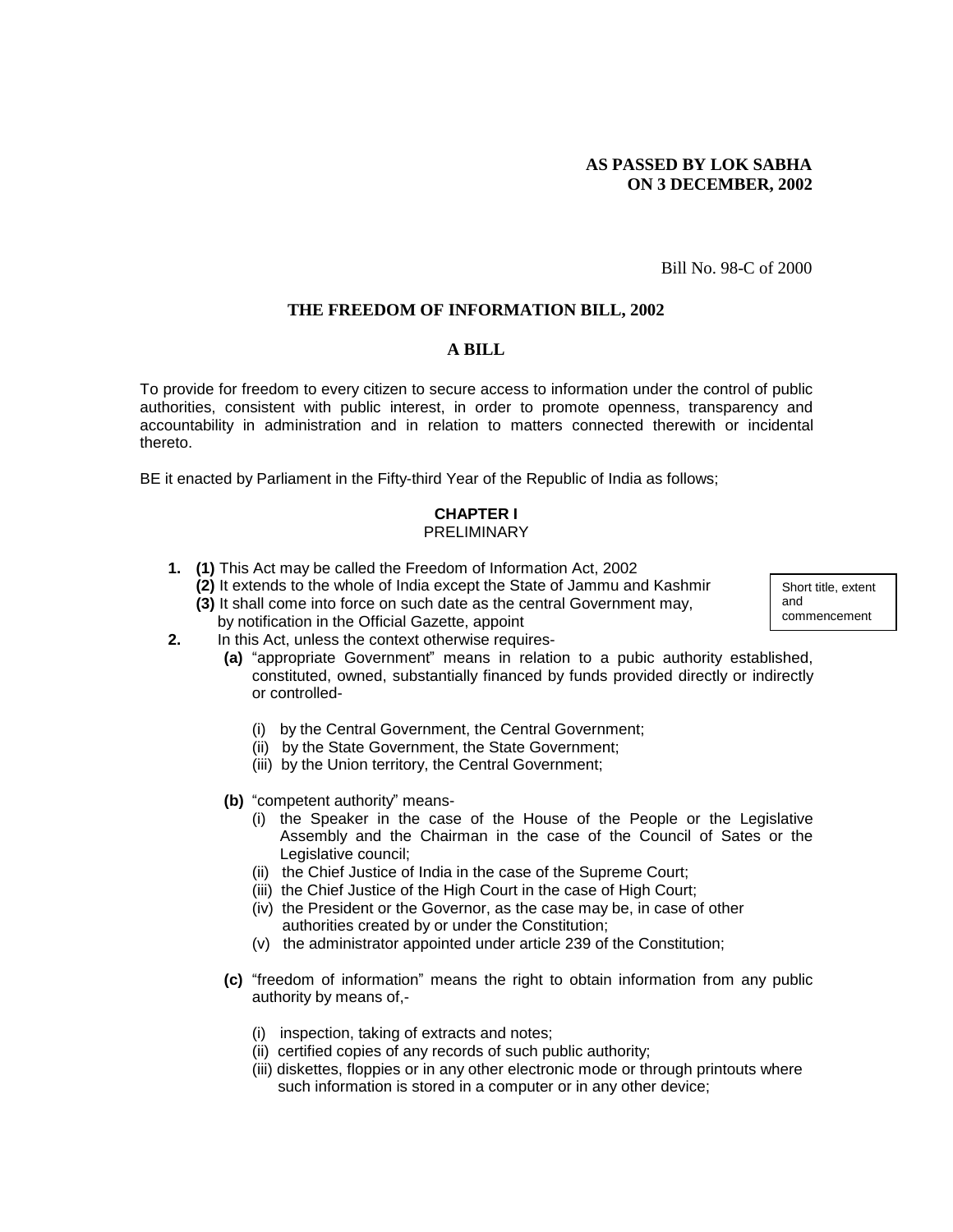- **(d)** "information" means any material in any form relating to the administration, operations or decisions of a public authority'
- **(e)** "prescribed" means prescribed by rules made under this Act by the appropriate Government or the competent authority, as the case may be;
- **(f)** "public authority" means any authority or body established or constituted,-
	- (i) by or under the Constitution;
	- (ii) by any law made by the appropriate Government,

and includes any other body owned, controlled or substantially financed by funds provided directly or indirectly by the appropriate Government;

- **(g)** "Public Information officer" means the Public Information Officer appointed under sub-section (I) of section 5;
- **(h)** "record" includes-
	- (i) any document, manuscript and file;
	- (ii) any microfilm, microfiche and facsimile copy of a document;
	- (iii) any reproduction of image or images embodied in such microfilm (whether enlarged or not); and
	- (iv) any other material produced by a computer or by any other device;
- **(i)** "third party" means a person other than the person making a request for information and includes a public authority.

# **CHAPTER II**

- **3.** Subject to the provisions of this Act, all citizens shall have freedom of information.
- **4.** Every public authority shall-
	- (a) maintain all its records, in such manner and form as is consistent with its operational requirements duly catalogued and indexed;
	- (b) publish at such intervals as may be prescribed by the appropriate Government or competent authority
		- the particulars of its organization, functions and duties;
		- (ii) the powers and duties of its officers and employees and the procedure followed by them in the decision making process;
		- (iii) the norms set by the public authority for the discharge of its functions;
		- (iv) rules, regulations, instructions, manuals and other categories or records under its control used by its employees for discharging its functions;
		- (v) the details of facilities available to citizens for obtaining information and
		- (vi) the name, designation and other particulars of the Public Information Officer;
	- **(c)** publish all relevant facts concerning important decisions and policies that affect the public while announcing such decisions and policies;
	- **(d)** give reasons for its decisions, whether administrative or quasi-judicial to those affected by such decisions;
	- **(e)** before initiating any project, publish or communicate to the public generally or to the persons affected or likely to be affected by the project in particular, the facts available to it or to which it has reasonable access which in its opinion should be known to them in the best interests of natural justice and promotion of democratic principles.

information.

Freedom of

**Obligations** on public authorities.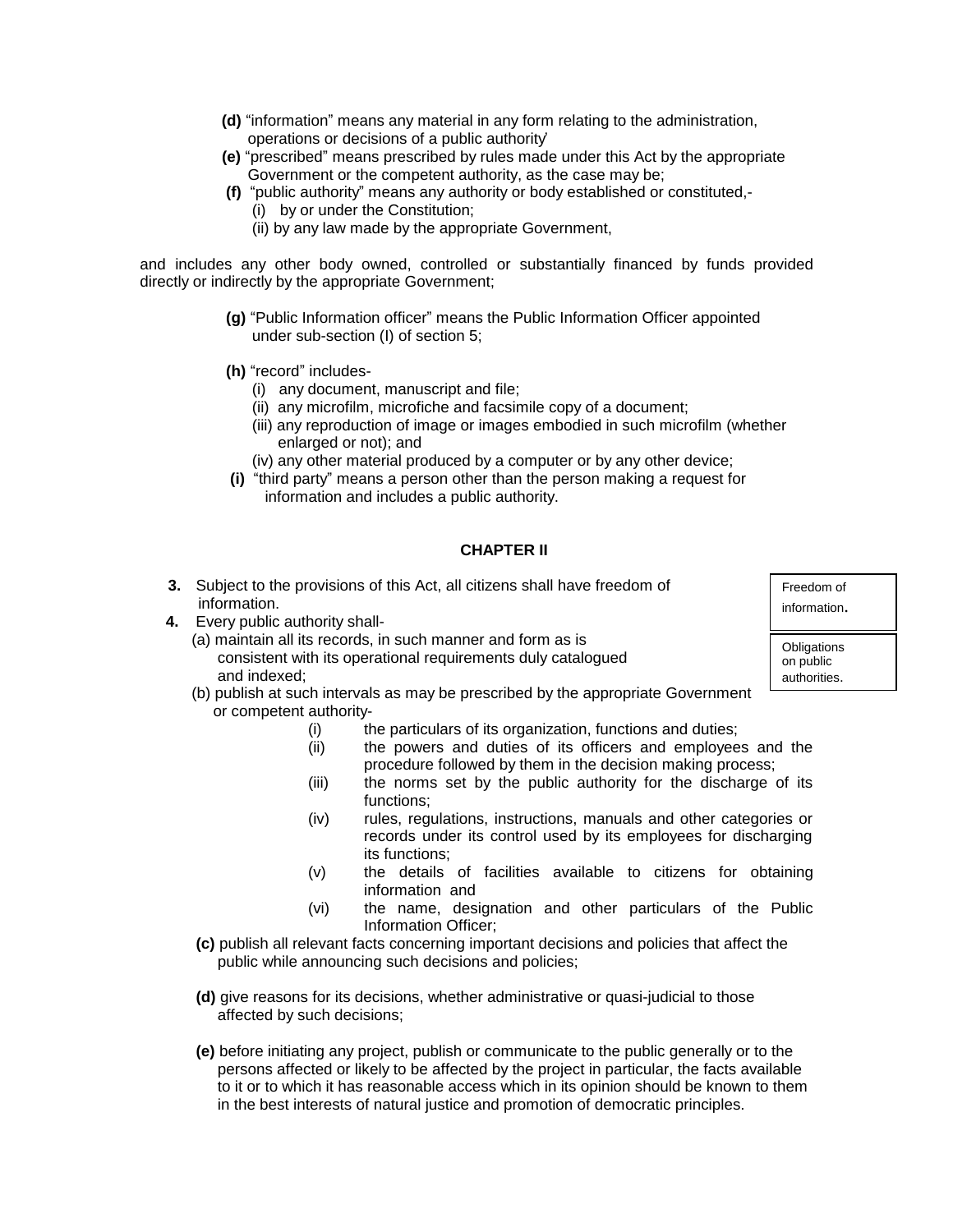- **5. (1)** Every public authority shall for the purposes of this Act, appoint one or more officers as Public Information Officers.
	- **(2)** Every Public Information Officer shall deal with requests for information and shall render reasonable assistance to any person seeking such information.
	- **(3)** The Public Information Officer may seek the assistance of any other officer as he considers necessary for the proper discharge of his duties.
	- **(4)** Any officer whose assistance has been sought under sub-section (3), shall render all assistance to the Public Information Officer seeking his assistance.
- **6.** A person desirous of obtaining information shall make a request in writing or through electronic means, to the concerned Public Information Officer specifying the particulars of the information sought by him.

Provided that where such request cannot be made in writing, the Public Information Officer shall render all reasonable assistance to the person making the request orally to reduce it in writing.

**7. (1)** On receipt of a request under section 6, the Public Information Officer shall, as expeditiously as possible, and in any case within thirty days of the receipt of the request, either provide the information requested on payment of such fee as may be prescribed or reject the request for any of the reasons specified in section 8 and 9

request

Disposal of

Request for obtaining Information

Provided that were the information sought for concerns the life and liberty of a person, the same should be provided within forty-eight hours of the receipt of the request;

Provided further that where it is decided to provide the information on payment of any further fee representing the cost of providing the information, he shall send an intimation to the person making the request, giving the details of the fees determined by him, requesting him to deposit the fees and the period intervening between the dispatch of the said intimation and payment of fees shall be excluded for the purpose of calculating the period of thirty days referred to above.

- **(2)** Before taking any decision under sub-section (1), the Public Information Officer shall take into consideration the representation made by a third party under section II.
- **(3)** Where a request is rejected under sub-section (2), the Public Information shall communicate to the person making request
	- (i) the reasons for such rejection:
	- (ii) the period within which an appeal against such rejections may be preferred;
	- (iii) the particulars of the appellate authority.
- **(4)** Information shall ordinarily be provided in the form in which it is sought unless it would disproportionately divert the resources of the public authority or would be detrimental to the safety or preservation of the record in question.
- **8. (1)** Notwithstanding anything hereinbefore contained, the following information not being

information relating to any matter referred to in sub-section (2), shall be exempted from disclosure, namely:-

Appointment of Public Information **Officer**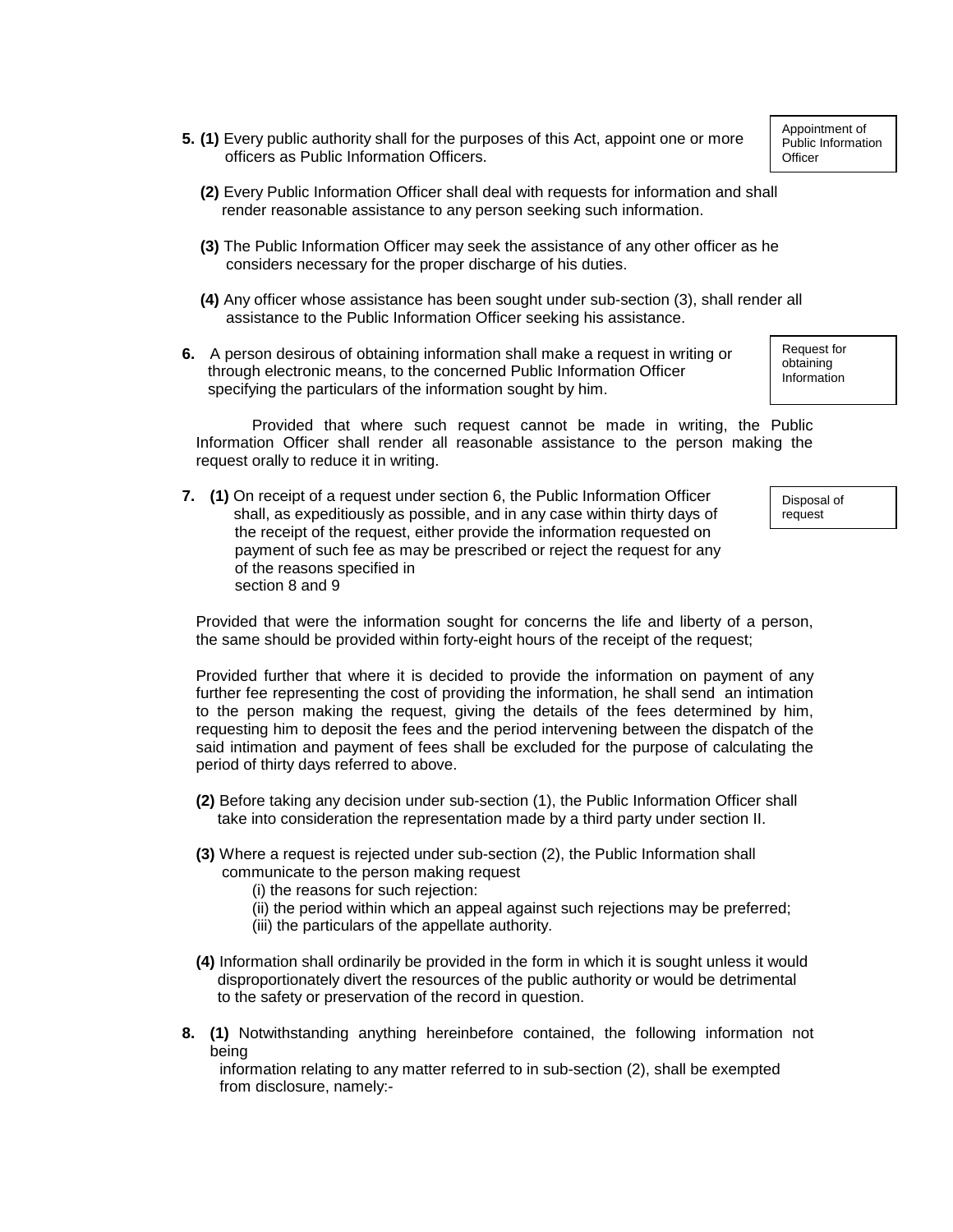- **(a)** information, the disclosure of which would prejudicially affect the sovereignty and integrity of India, security of the State, strategic scientific or economic interest of India or conduct of international relations;
- **(b)** information, the disclosure of which would prejudicially affect public safety and order, detection and investigation of an offence or which may lead to an incitement to commit an offence or prejudicially affect fair trial or adjudication of a pending case;
- **(c)** information, the disclosure of which would prejudicially affect the conduct of Centre-State relations, including information exchanged in confidence between the Central and State Governments or any of their authorities or agencies;
- **(d)** Cabinet papers including records of deliberations of the Council Ministers, Secretaries and other officers;
- **(e)** Minutes or records of advice including legal advice, opinions or recommendations made by any officer of a public authority during the decision making process prior to the executive decision or policy formulation;
- **(f)** Trade or commercial secrets protected by law or information, the disclosure of which would prejudicially affect the legitimate economic and commercial interests or the competitive position of a public authority; or would cause unfair gain or loss to any person; and
- **(g)** Information, the disclosure of which may result in the breach of privileges of Parliament or the Legislature of a State, or contravention of a lawful order of a court.
- **(2)** Subject to the provisions of a clause (a) of sub-section 1, any information relating to any occurrence, event or matt which has taken place occurred or happened twentyfive years before the date on which any request is made under section 6 shall be provided to any person making a request under that section:

Provided that where any question arises as to the date from which the said period of twenty-five years has to be computed, the decision of the Central Government shall be final.

**9.** Without prejudice to the provisions of section 8.a Public Information Officer may reject a request for information also where such request-

Grounds for refusal to access to certain cases.

- **(a)** is too general in nature or is of such a nature that, having regard
- to the volume of information required to be retrieved or processed would involve unreasonable diversion of the

 resources of a public authority or would adversely interfere with the functioning of such authority;

Provided that where such request is rejected on the ground that the request is too general, it would be the duty of the Public Information Officer to render help as far as possible to the person making request to reframe his request in such a manner as may facilitate compliance with it;

- **(b)** relates to information what is required by law, rules, regulations or orders to be published at a particular time and such information is likely to be so published within thirty days of the receipt of such request; or
- **(c)** relates to information that is contained in published material available to public;
- **(d)** relates to information which would cause unwarranted invasion of the privacy of any person.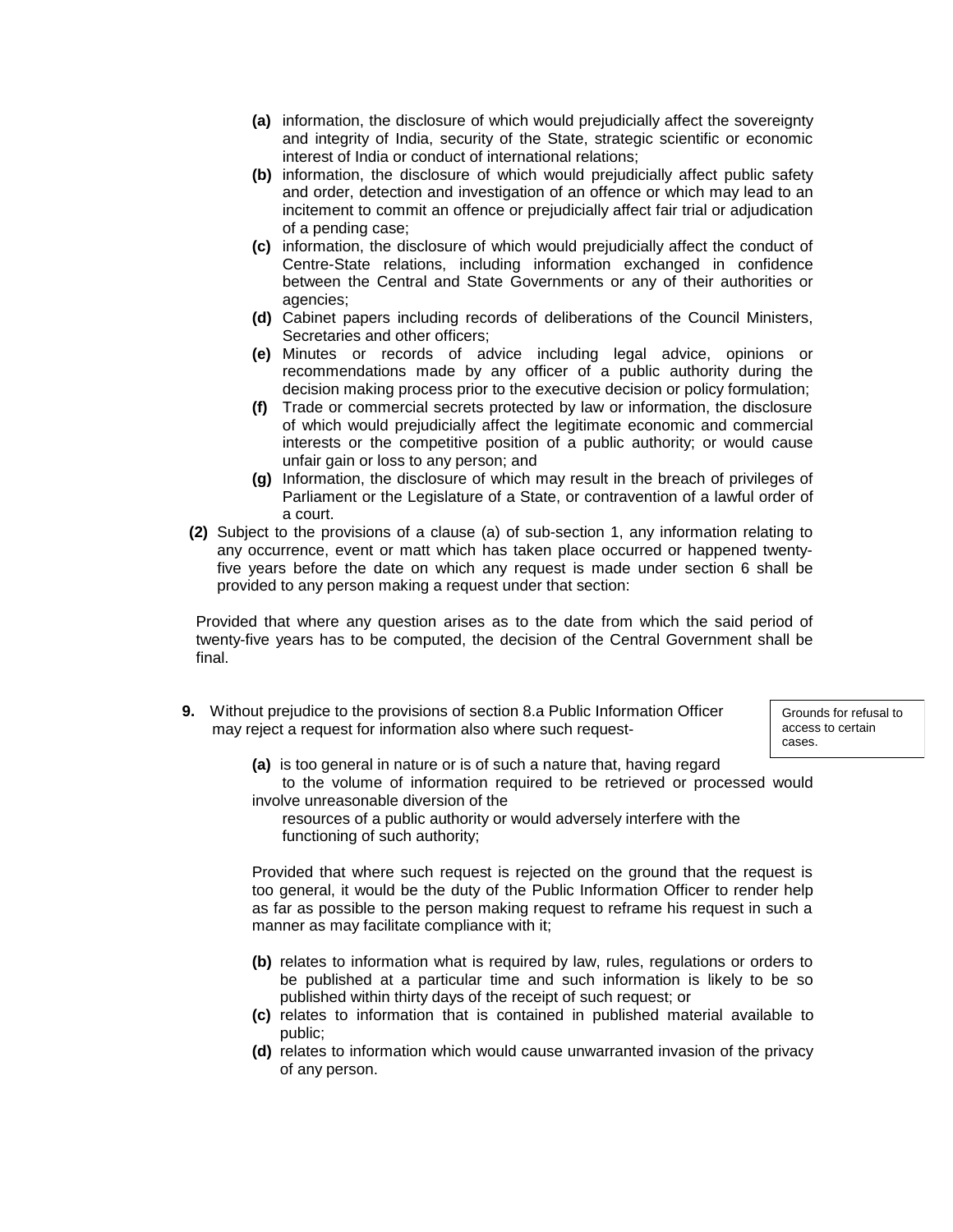**10. (1)** If a request for access to information is rejected on the

ground that it is in relation to information which is exempted from disclosure, then not withstanding anything contained in this act, access may be given to that part of the record which does not obtain any information that is exempted from disclosure under this Act and which can reasonably be severed from any part that contains exempted information.

- **(2)** Where access is granted to a part of the record in accordance with sub-section (1) the person making the request shall be informed,-
	- **(a)** that only part of the record requested, after severance of the record containing information which is exempted from disclosure, is being furnished; and
	- **(b)** of the provisions of the Act under which the severed part is exempted from disclosure.
- **11. (1)** Where a pubic authority intends to disclose any information or record,or part thereof on a request made under this Act which relates to, or has been supplied by a third party and has been treated as confidential by the third party, the Public Information Officer shall, within twenty-five days from the receipt of request, give written notice to such third party of the request and of the fact that the public authority intends to disclose the information or record, or part thereof:

Provided that except in the case of trade or commercial secrets protected by law, disclosure may be allowed if the public interest in disclosure out weights in importance any possible harm or injury to the interests of such party.

- **(2)** Where a notice is given by the Public Information Officer under sub-section (1) to a third party in respect of any information or record or part thereof, the third party shall, within twenty days from the date of issuance of notice, be given the opportunity to make representation against the proposed disclosure.
- **(3)** Notwithstanding anything contained in section 7, the Public Information Officer shall, within sixty days after receipt of the request under section 6, if the third party has been given an opportunity to make representation under sub-section (2), make a decision as to whether or not to disclose the information or record or part thereof and give in writing the notice of his decision to the third party.
- **(4)** A notice given under sub-section (3) shall include a statement that the third party to whom the notice is given is entitled to prefer an appeal against the decision under section 12.



**12. (1)** Any person aggrieved by a decision of the Public Information Officer may, within thirty days of receipt of such decision, prefer an appeal to such authority as may be prescribed;

Provided that such authority may entertain the appeal after the expiry of the said period of thirty days if it is satisfied that the appellant was prevented by sufficient cause from filing the appeal in time.

**(2)** A second appeal against the decision under sub-section (1) shall lie within thirty days of such decision, to the Central Government or the State Government or the competent authority, as the case may be:

Provided that the Central Government or the State Government or the competent authority, as the case may be, may entertain the appeal after the expiry of the said period of thirty days if it is satisfied that the appellant was prevented by sufficient cause from filing the appeal in time.

**Severability** 

Third party information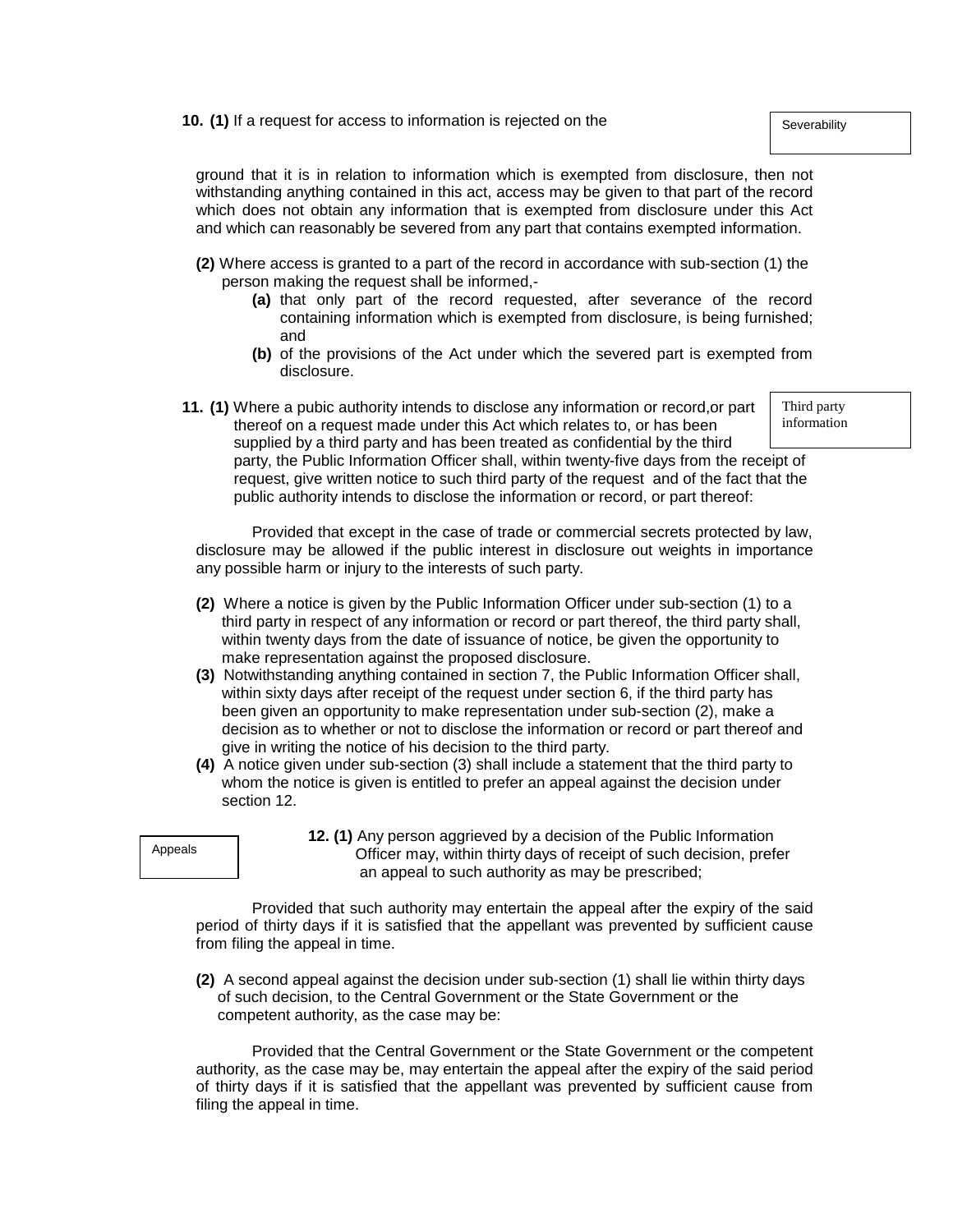- **(3)** The appeal referred to in sub-sections (1) and (2) shall be disposed of within thirty days of the receipt of such appeals or within such extended period, as the case may be, for reasons to be recorded in writing.
- **(4)** If the decision of the Public Information Officer against which the appeal is preferred under sub-section (1) or (2) also relates to information of third party, the appellate authority shall give a reasonable opportunity of being heard to that third party.

## **CHAPTER III**  MISCELLANEOUS

Protection of action taken in good faith

**13.** No. suit, prosecution or other legal proceeding shall lie against any person for anything which is in good faith done or intended to be done under this Act or any rule made there under.

Act to have overriding effect.

**14.** The provisions of this Act shall have effect notwithstanding anything inconsistent therewith contained in the Official Secrets Act, 1923, and any other law for the time being in force or in any instrument having effect by virtue of any law other than this Act.

Bar of jurisdiction of courts

**15.** No court shall entertain any suit, application or other proceeding in respect of any order made under this Act no such order shall be called in question otherwise than by way of an appeal under this Act.



**16. (1)** Nothing contained in this Act shall apply to the intelligence and security organizations, specified in the Schedule being organizations established by the Central Government or any information furnished by such organizations to that Government.

- **(2)** The Central Government may, by notification in the Official Gazette, amend the Schedule by including therein any other intelligence and security organization established by that Government or omitting there from any organization already specified therein and on the publication of such notification, such organization shall be deemed to be included in or, as the case may be, omitted from the Schedule.
- **(3)** Every notification issued under sub-section (2), shall be laid before each House of Parliament.
- **(4)** Nothing contained in this Act shall apply to such intelligence and security organizations which may be specified, by a notification in the Official Gazette, by a State Government from time to time.
- **(5)** Every notification issued under sub-section (4), shall be laid before the State Legislature.
- **17. (1)** The Central Government may, by notification in the Official Gazette, make rules to carry out the provisions of this Act.

Power to make rules by Central Government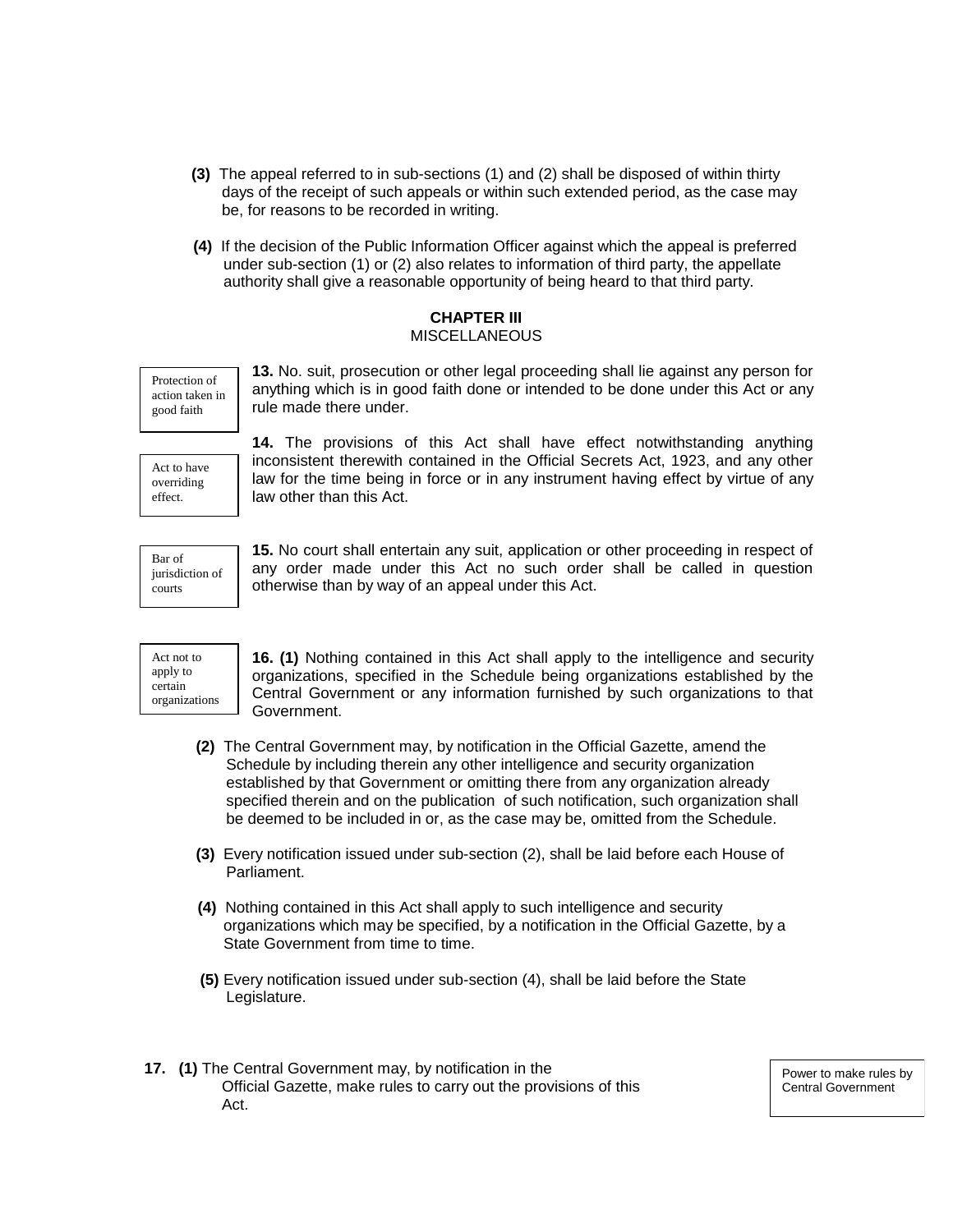- **(2)** In particular, and without prejudice to the generality of the foregoing power, such rules may provide for all or any of the following matters, namely:-
	- **(a)** intervals at which matters referred to in sub-clauses (i) to (vi) of clause (b) of section 4 shall be published;
	- **(b)** the fee payable under sub-section (1) of section 7;
	- **(c)** the authority before whom an appeal may be preferred under sub-section (1) of section 12;
	- **(d)** any other matter which is required to be, or may be, prescribed.
- **18. (1)** The State Government may, by notification in the Official Gazette, make rules to carry out the provisions of this Act.
	- **(2)** In particular, and without prejudice to the generality of the foregoing power, such rules may provide for al or any of the following matters, namely:-
		- (a) the fee payable under sub-section (1) of section 7;
		- (b) the authority before whom an appeal may be preferred under sub-section (1) of section 12;
		- (c) any other matter which is required to be, or may be, prescribed;

Provided that initially the rules shall be made by the Central Government by notification in the Official Gazette.

- **19. (1)** The competent authority may, by notification in the Official Gazette, make rules to carry out the provisions of this Act.
	- **(2)** In particular, and without prejudice to the generality of the foregoing power, such rules may provide for all or any of the following matters, namely:-
		- (a) the fee payable under sub-section (1) of section 7;
		- (b) the authority before whom an appeal may be preferred under sub-section (1) of section 12;
		- (c) any other matter which is required to before may be, prescribed.
- **20. (1)** Every rule made by the Central Government under this Act shall be laid, as soon as may be after it is made, before, each House of Parliament, while it is in session, for a total period of thirty days which may be comprised in one session or in two or more successive sessions, and if, before the expiry of the session immediately following the session or the successive sessions aforesaid, both Houses agree in making any modification in the rule or both Houses agree that the rule should not be mad, the rule shall thereafter have effect only in such modified form or be of no effect, as the case may be; so however, that any such modification or annulment shall be without prejudice to the validity of anything previously done under that rule. Laying of rules
	- **(2)** Every rule made under this Act by a State Government shall be laid, as soon as may be after it is notified, before the State Legislature
- **21. (1)** If any difficulty arises in giving effect to the provisions of this Act, the Central Government may, by order published in the Official Gazette, make such provisions not inconsistent with the provisions of this Act as appear to it to be necessary or expedient for removal of the difficulty.

Rule making power by competent authority.

Power to make rules by State Government

Power to remove difficulties